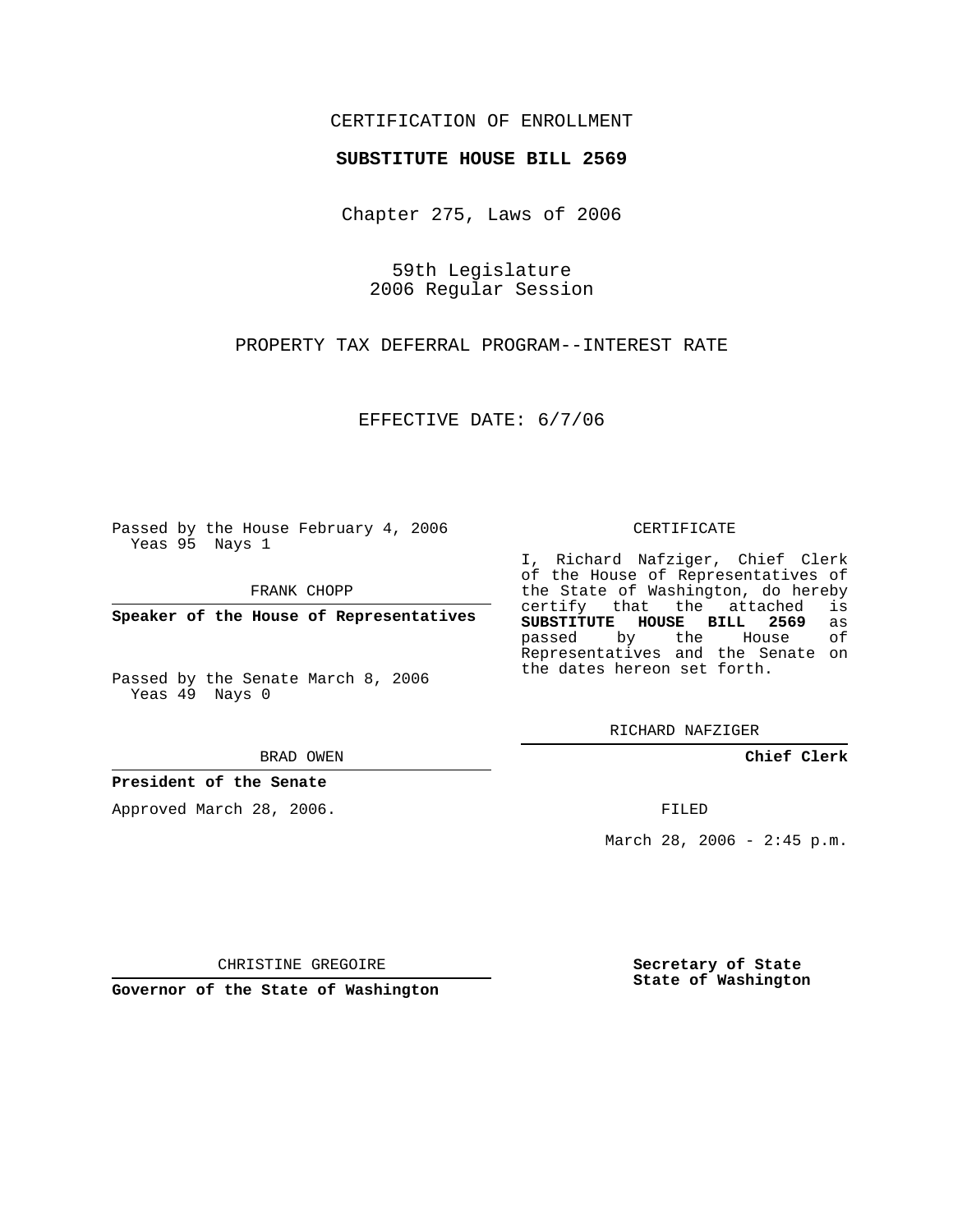# **SUBSTITUTE HOUSE BILL 2569** \_\_\_\_\_\_\_\_\_\_\_\_\_\_\_\_\_\_\_\_\_\_\_\_\_\_\_\_\_\_\_\_\_\_\_\_\_\_\_\_\_\_\_\_\_

\_\_\_\_\_\_\_\_\_\_\_\_\_\_\_\_\_\_\_\_\_\_\_\_\_\_\_\_\_\_\_\_\_\_\_\_\_\_\_\_\_\_\_\_\_

Passed Legislature - 2006 Regular Session

# **State of Washington 59th Legislature 2006 Regular Session**

**By** House Committee on Finance (originally sponsored by Representatives Morrell, Roach, Campbell, Williams, Kilmer, Clibborn, Conway, Blake, Eickmeyer, Flannigan, Wallace, Roberts, Upthegrove, McCoy, McDonald, Green, Dickerson, Lantz and Springer)

READ FIRST TIME 01/27/06.

 1 AN ACT Relating to the property tax deferral program; amending RCW 2 84.38.100; and creating new sections.

3 BE IT ENACTED BY THE LEGISLATURE OF THE STATE OF WASHINGTON:

 4 **Sec. 1.** RCW 84.38.100 and 2000 c 103 s 26 are each amended to read 5 as follows:

 Whenever a person's special assessment and/or real property tax obligation is deferred under the provisions of this chapter, the amount deferred and required to be paid pursuant to RCW 84.38.120 shall become a lien in favor of the state upon his or her property and shall have priority as provided in chapters 35.50 and 84.60 RCW: PROVIDED, That the interest of a mortgage or purchase contract holder who is required to cosign a declaration of deferral under RCW 84.38.090, shall have priority to said deferred lien. This lien may accumulate up to eighty percent of the amount of the claimant's equity value in said property 15 and shall bear interest at the rate of ((<del>cight</del>)) <u>five</u> percent per year from the time it could have been paid before delinquency until said obligation is paid: PROVIDED, That when taxes are deferred as provided in RCW 84.64.050, the amount shall bear interest at the rate of 19 ((<del>eight</del>)) <u>five</u> percent per year from the date the declaration is filed